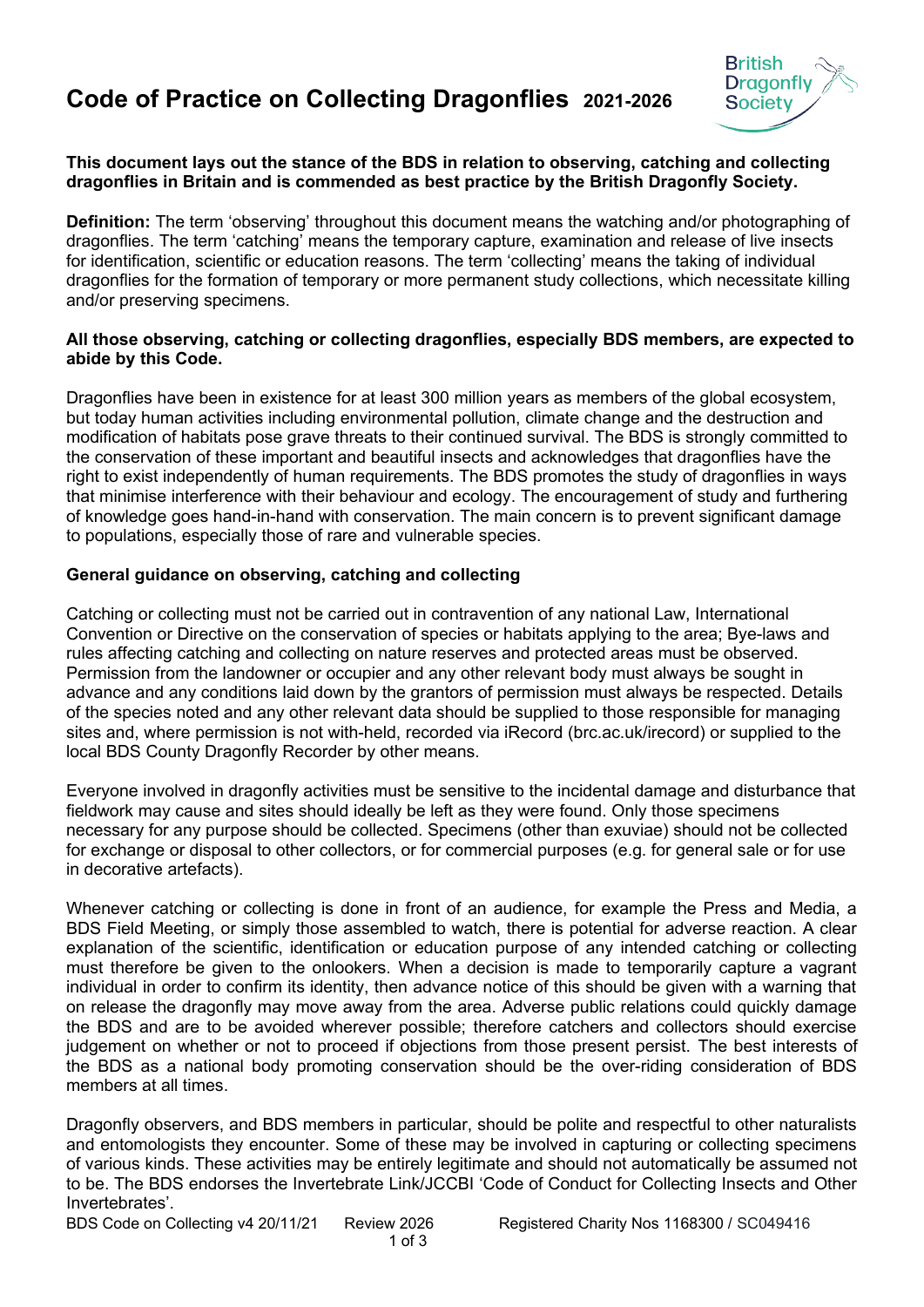## **Principle 1: Live dragonflies should only be held captive for good reasons.**

Unlike species in less well observed parts of the world, all UK dragonfly species and migrants can be identified as adults or larvae without killing, using external features and good identification guides. Many identifications can be achieved by direct observation, good quality photography, collecting exuviae (larval exoskeletons) or by scientific DNA studies. In the field, it is sometimes necessary to make close examination of specimens in the hand for identification or education reasons, and very occasionally this may require live specimens to be temporarily removed from site. All specimens should be released at their site of origin as soon as possible after capture.

- 1.1 When netting adult dragonflies, use techniques that minimise risks of killing them: sweeping upwards from behind or below is safest. There is always a small risk of death or damage to adult dragonflies (especially to the head) during netting, so this needs be considered carefully. The insect welfare implications of capture and handling should be explained to others present, especially children. It is best to avoid netting and handling tenerals, but if necessary they should be handled with extreme care to avoid damage.
- 1.2 Following longer-term projects, such as captive rearing, specimens should be returned to the wild whenever possible, at appropriate sites, in appropriate numbers and at suitable seasons. Rearing of larvae under conditions that could result in premature emergence should be avoided where possible.
- 1.3 Translocations and re-introductions which involve moving live specimens from one site to another should only be carried out after a thorough assessment of the feasibility of such proposals. Advice of appropriate conservation bodies, including the BDS Dragonfly Conservation Group, must always be sought. The BDS Guidelines for Re-introductions should be followed.

### **Principle 2: Dragonflies should only be killed for justifiable and useful scientific purposes.**

National and major regional museums with entomological staff need to hold study collections of dragonflies. These serve to ensure that material from different time periods and geographical areas is available in the long term for research. It is therefore valid that specimens from recent periods are added to these collections. The BDS supports the continued existence of such collections as part of the entomological science of the UK.

Voucher specimens of adults or larvae are occasionally needed to ensure the accurate identification of a difficult or unexpected species, when alternatives such as field notes and/or photographs alone would not suffice. These specimens provide permanent physical evidence enabling identifications to be reconsidered by experts at different times, and in the light of developing knowledge.

In addition, certain scientific research and survey projects, for example water quality biological sampling or research relating to taxonomic issues, may require a number of specimens to be taken.

- 2.1 Voucher specimens: in any one instance a single specimen, male if possible, will often suffice. Such specimens should be permanently deposited in public collections.
- 2.2 Where tissue sampling (e.g. for molecular analysis) is a practicable alternative to killing, this should always be considered. DNA can be extracted from legs or exuviae.
- 2.3 Research specimens and any associated documentation from scientific research and survey projects should be deposited in an appropriate public institution whenever possible. The results of such research should be published and, if possible, the BDS Dragonfly Conservation Group should be informed of any significant discoveries.

#### **The legal and conservation status of dragonflies in Great Britain**